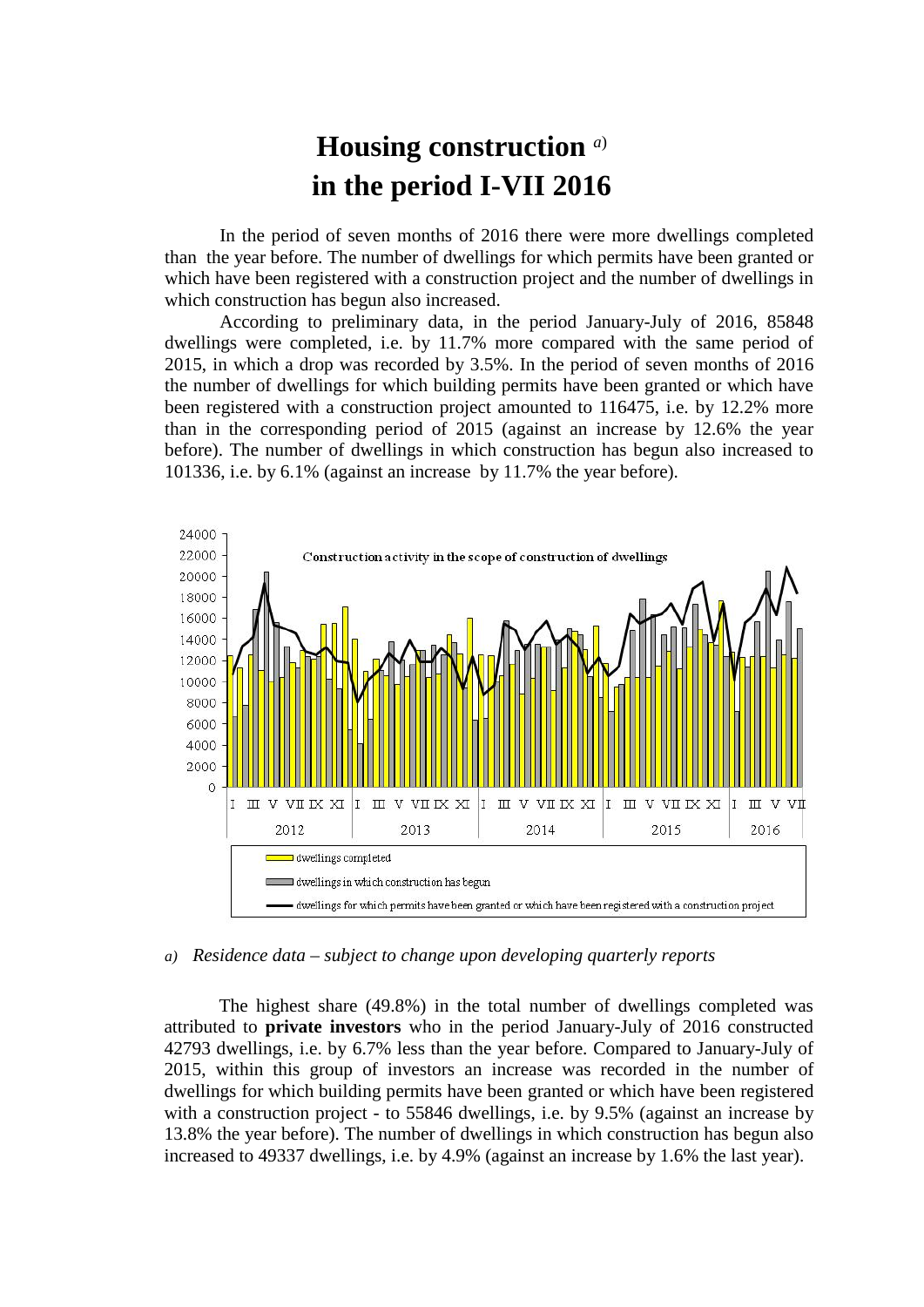**Developers**, in the period of seven months of 2016, completed 40591 dwellings (which constituted 47.3% of the total number of dwellings completed), i.e. by 40.8% more than in the corresponding period of 2015, when a decrease was recorded by 8.4%. Investors who build for sale or rent received building permits for 57675 dwellings, i.e. by 12.4% more than the year before (when an increase was recorded by 13.4%). An increase was recorded in the number of dwellings in which construction has begun to 49129 dwellings, i.e. by 4.8% (against an increase by 26.9% the year before).

**Housing cooperatives** in the period of seven months of 2016 completed 1247 dwellings against 735 dwellings the year before. The number of dwellings for which building permits have been granted increased to 718 against 695 dwellings the year before and the number of dwellings in which construction has begun also increased to 1685 against 831 dwellings the year before.

**Other investors** (municipal, public building society and company construction) in the period of seven months of 2016 completed 1217 dwellings against 1423 dwellings the year before, of which in municipal construction - 605 dwellings were completed against 653 dwellings the last year, in public building society construction – 564 dwellings against 552 dwellings and in company construction – 48 dwellings against 218 dwellings in the corresponding period of 2015. The number of dwellings for which building permits have been granted and in which construction has begun increased respectively - to 2236 dwellings against 836 dwellings the year before and to 1185 dwellings against 773 the last year.

In the period of seven months of 2016, an increase in **the number of dwellings completed** was recorded in twelve voivodships, including the most substantial one in Lubuskie – by 40.6%, Mazowieckie – by 27.6% and Zachodniopomorskie – by 26.7%. A decrease in the number of dwellings completed was recorded in voivodships: Podkarpackie – by 10.0% and Pomorskie – by 7.6%, Warmińsko-Mazurskie – by 6.2% and Kujawsko-Pomorskie – by 0.8%.

In the period of seven months of 2016, an increase in the number of **dwellings for which permits have been granted or which have been registered with a construction project** was recorded in thirtheen voivodships, of which the highest in Opolskie - by 73.3%, Świętokrzyskie – by 52.1% and Łódzkie – by 48.0%. A decrease in the number of permits or registrations with a construction project was recorded in voivodships: Warmińsko-Mazurskie – by 27.2%, Podlaskie – by 16.3% and Zachodniopomorskie – by 1.3%. Most of dwellings for which permits have been granted or which have been registred with a construction project were recorded in Mazowieckie voivodship – 24602, i.e. by 7.0% more than the year before.

An increase in the number of **dwellings in which construction has begun** in the period of seven months of 2016 was recorded in twelve voivodships, of which the highest in Opolskie– by 50.2%, Kujawsko-Pomorskie – by 40.3% and Świętokrzyskie – by 33.9%. A drop in the number of dwellings in which construction has begun was recorded in four voivodships: Małopolskie – by 15.6%, Lubuskie – by 6.6%, Pomorskie – by 4.6% and Podlaskie – by 4.2%. Most of dwellings in which construction has begun were in Mazowieckie – 21469 dwellings, i.e. by  $-15.1\%$  more than the year before.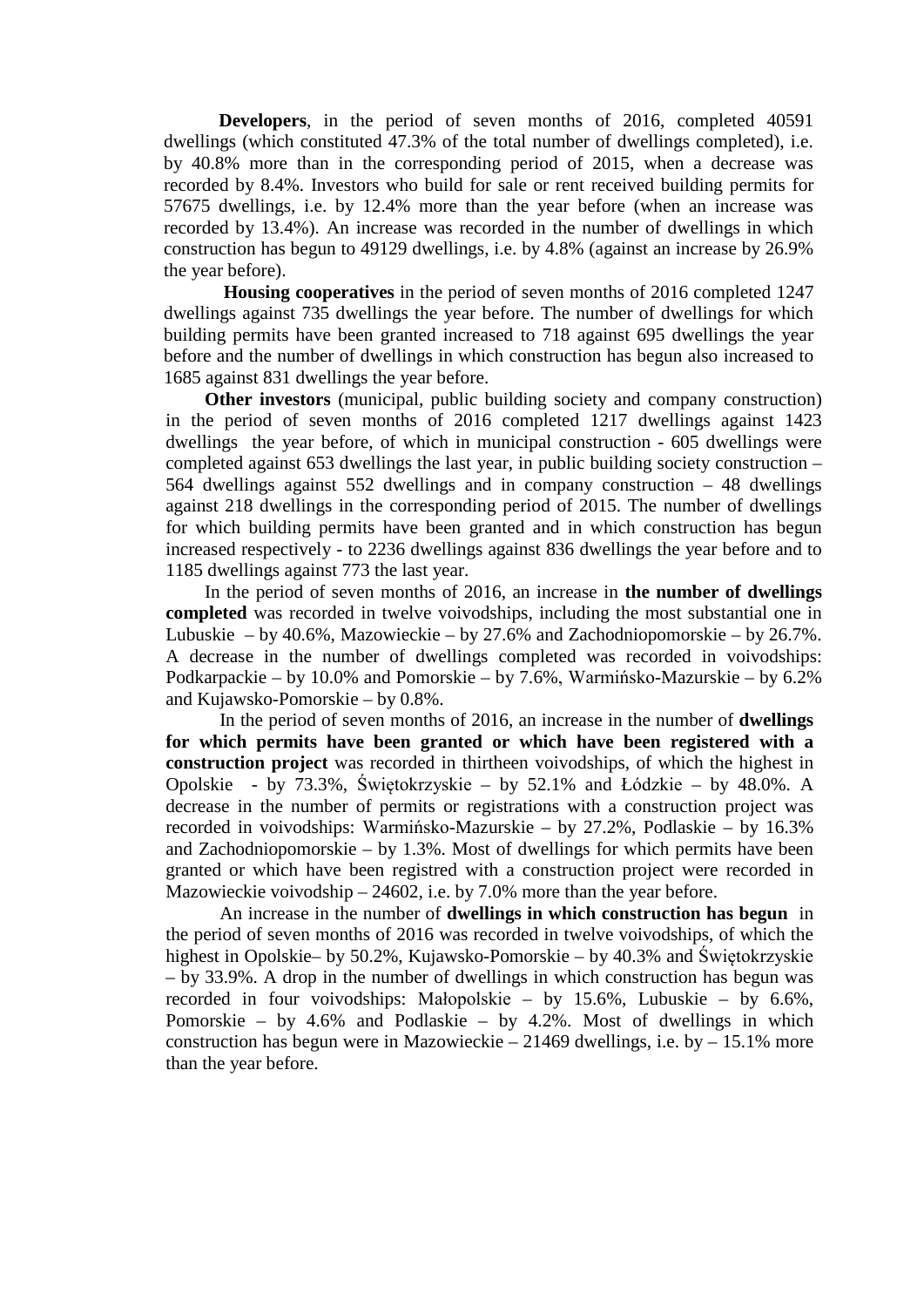|                                                                                                            | 2016   |                            |                       |              |                         |
|------------------------------------------------------------------------------------------------------------|--------|----------------------------|-----------------------|--------------|-------------------------|
| <b>Forms</b><br>of construction                                                                            | VII    |                            |                       | <b>I-VII</b> |                         |
|                                                                                                            | number | <b>VII</b><br>$2015 = 100$ | VI<br>$2016 = 100$    | number       | $I-VII$<br>$2015 = 100$ |
| <b>Dwellings completed</b>                                                                                 |        |                            |                       |              |                         |
|                                                                                                            | 12195  | 94.6                       | 97.3                  | 85848        | 111.7                   |
| Private                                                                                                    | 5789   | 79.2                       | 88.5                  | 42793        | 93.3                    |
| For sale or rent                                                                                           | 5848   | 118.3                      | 100.6                 | 40591        | 140.8                   |
| Cooperative                                                                                                | 244    | 108.9                      | more than<br>3-fold   | 1247         | 169.7                   |
|                                                                                                            | 314    | 77.3                       | nearly 3-<br>fold     | 1217         | 85.5                    |
| Dwellings in which construction has begun                                                                  |        |                            |                       |              |                         |
|                                                                                                            | 15031  | 98.7                       | 85.6                  | 101336       | 106.1                   |
| Private                                                                                                    | 7682   | 93.3                       | 94.8                  | 49337        | 104.9                   |
| For sale or rent                                                                                           | 6480   | 97.3                       | 70.4                  | 49129        | 104.8                   |
| Cooperative                                                                                                | 604    | nearly 7-<br>fold          | more than<br>5-fold   | 1685         | more than<br>2-fold     |
|                                                                                                            | 265    | 106.4                      | 190.6                 | 1185         | 153.3                   |
| Dwellings for which permits have been granted or which have been registered with a<br>construction project |        |                            |                       |              |                         |
|                                                                                                            | 18339  | 105.4                      | 87.9                  | 116475       | 112.2                   |
|                                                                                                            | 9236   | 97.4                       | 91.1                  | 55846        | 109.5                   |
| For sale or rent                                                                                           | 8410   | 107.3                      | 79.9                  | 57675        | 112.4                   |
| Cooperative.                                                                                               | 257    | nearly 6-<br>fold          | more than<br>128-fold | 718          | 103.3                   |
|                                                                                                            | 436    | more than<br>11-fold       | more than<br>2-fold   | 2236         | nearly 3-<br>fold       |

*b) company, municipal, public building society.*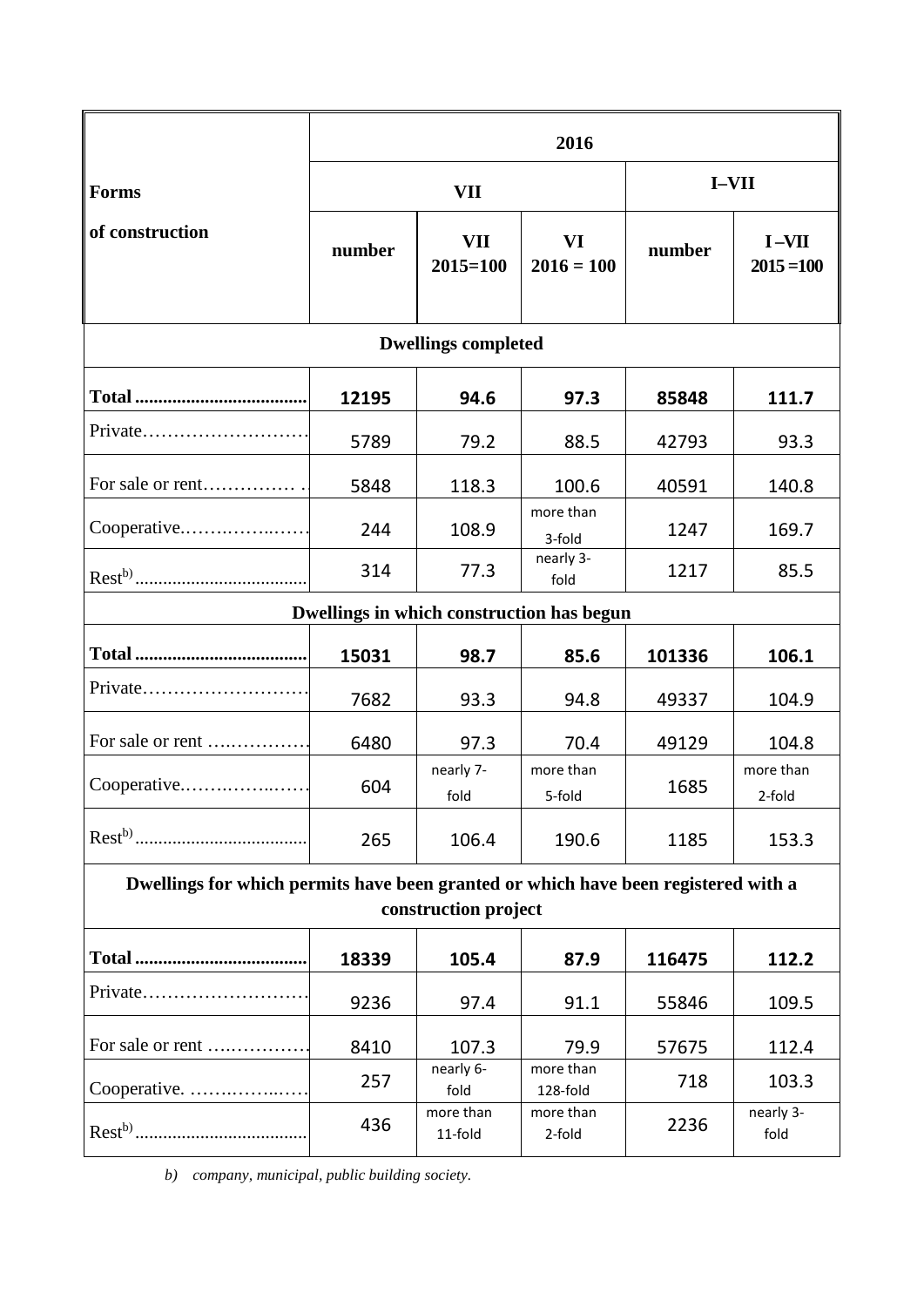